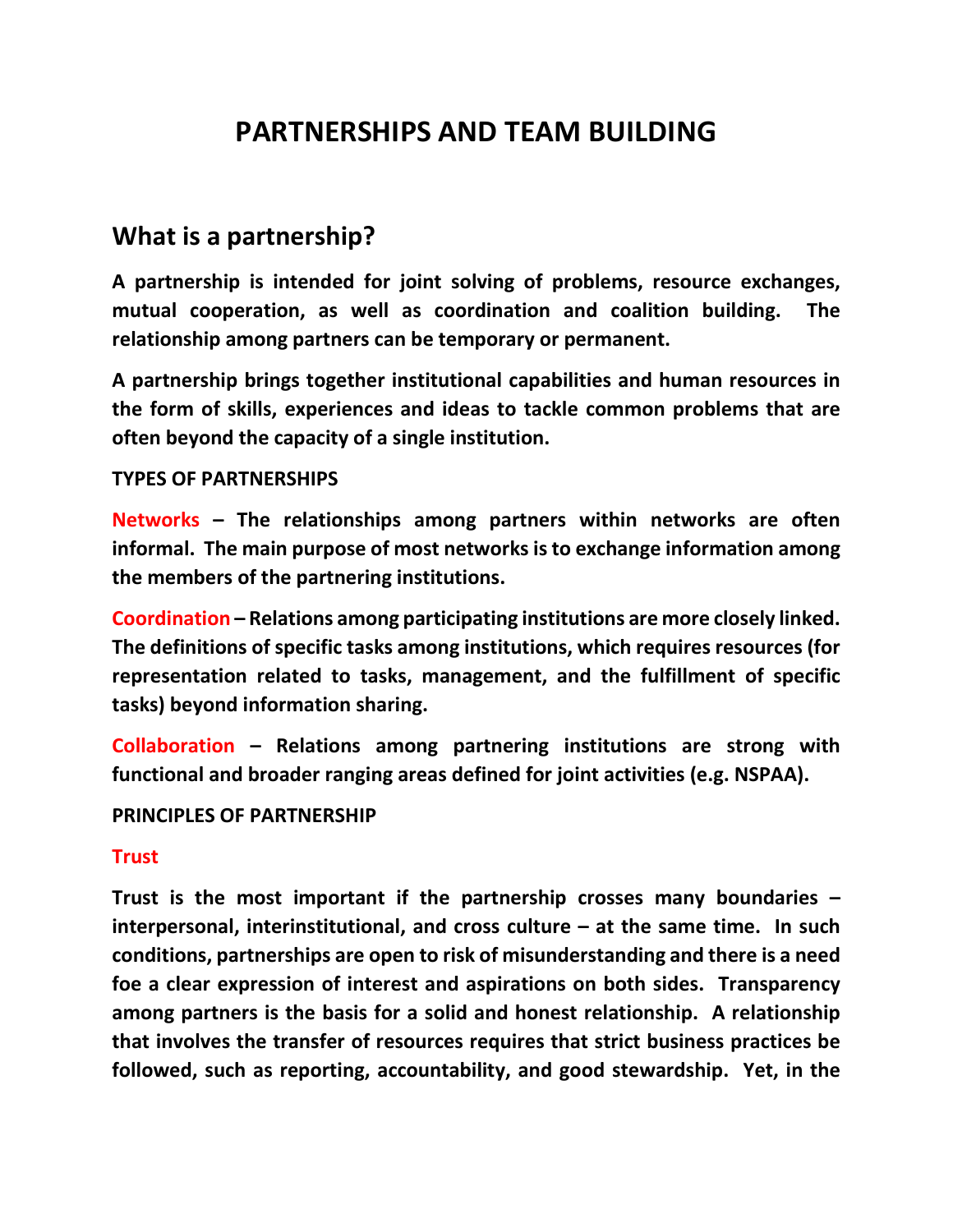**final analysis we have to depend on trust rather than legal conditions and threats of punitive action.**

### **Mutuality**

**The partnership relations must be open to dialogue and exchange of views. Respect is of utmost importance.**

### **Solidarity**

**Solidarity means sensitivity and commitment to the problems, efforts and constraints of the other partner. It implies a readiness to respond appropriately and in a timely manner to various needs.** 

### **Accountability**

**Any partnership involves rights and obligations. It is a major challenge when one partner has the resources and the other has to ask for it, or one has the power to decide who gets funds and how much, and the other is accountable for their use. There is no fully satisfactory answer to this dilemma. That fact, however, does not make partnerships a less desirable ideal. It is an ideal worthy of much effort.**

#### **SOURCES OF CONFLICT IN A PARTNERSHIP**

- **1. Value disagreements**
- **2. Personality conflicts**
- **3. Communication misunderstandings**
- **4. Doubts about priority need for partnership**
- **5. Confusion over differing degrees of institutional authority**
- **6. Different power interests**

## **TEAM BUILDING EXERCISE**

### **Three Truths and a Lie**

**Each participant should receive four separate sheets of paper. On each sheet each participant is to write one lie and three truths about themselves on each of the four sheets. It is important that the lies must be believable.**